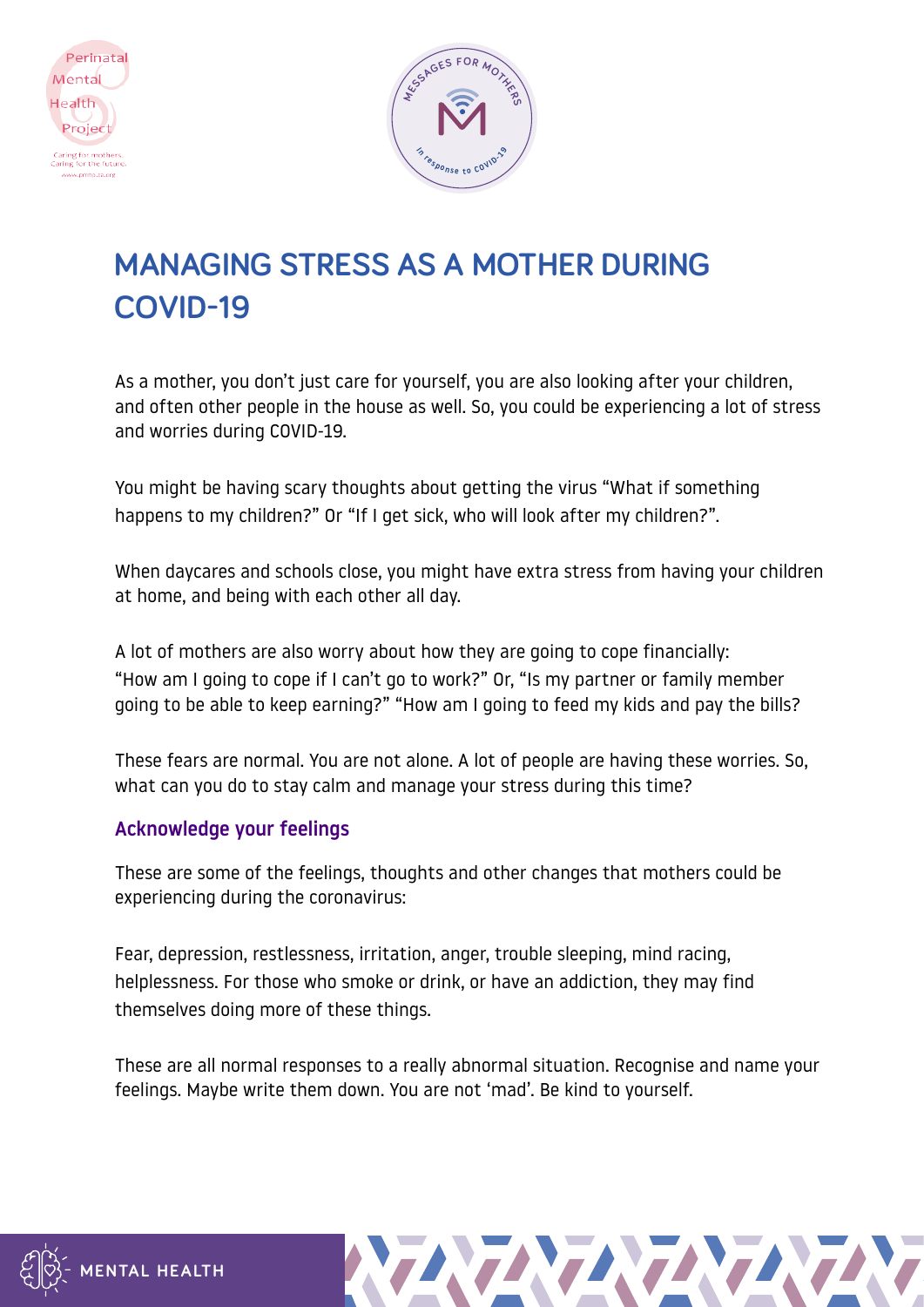



#### Anxiety and Coronavirus symptoms similar

A lot of mothers are watching themselves and their children very closely for signs that they may be getting sick. Remember that stress and panic have some symptoms which are similar to coronavirus, for example feeling hot and flushed, sweating, being short of breath, having aches and pains. So, if you have these, it doesn't mean for sure that you or your kids have the coronavirus. First try some actions to make the anxiety less, and then see if those symptoms get better.

#### You need information, but not too much

It is very important to get the right information so you can stay safe and sometime the information changes. All this information can feel too much. So, limit it. Don't have the TV news on ALL the time. Don't be on social media ALL the time. And watch out for rumours and fake news. Rather go to official information sources (National Department of Health WhatsApp line +27 60 012 3456 send "hi" to join) to get the facts.

#### Distract yourself

We all need distractions during this time to take our minds off the stress. Make a list of things you and your family can do during this time. Watch series, clean your house, cook, play computer games, knit, do puzzles, keep fit at home, plant vegetables, enjoy music – anything that is going to help you pass the time. This is the time that you can do things at home that you don't normally have time to do.

# Help others

Helping other people can make you feel better. Get involved in helping your community to cope with COVID-19. Everyone has something to offer. Check in with your friends, family and neighbours and see how you can help each other. For example, take it in turns to go shopping. Check in with an organisation in your community and ask if they need help.